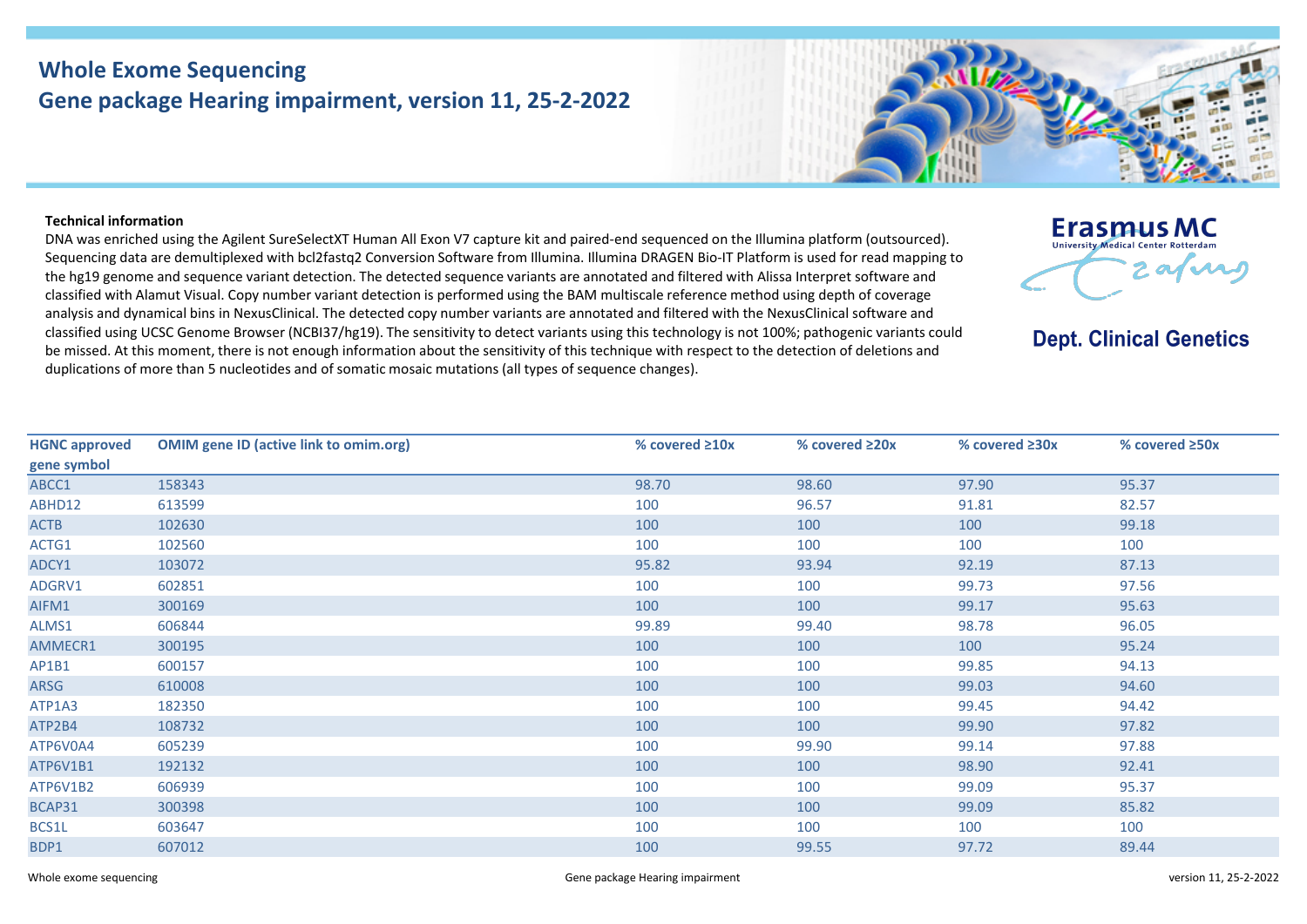| <b>HGNC approved</b> | <b>OMIM gene ID (active link to omim.org)</b> | % covered ≥10x | % covered ≥20x | % covered ≥30x | % covered ≥50x |
|----------------------|-----------------------------------------------|----------------|----------------|----------------|----------------|
| gene symbol          |                                               |                |                |                |                |
| <b>BSND</b>          | 606412                                        | 100            | 100            | 100            | 99.09          |
| CABP2                | 607314                                        | 100            | 100            | 93.34          | 70.42          |
| CACNA1D              | 114206                                        | 100            | 100            | 100            | 99.10          |
| CCDC50               | 611051                                        | 100            | 100            | 100            | 99.56          |
| CD151                | 602243                                        | 100            | 100            | 99.67          | 85.71          |
| CD164                | 603356                                        | 100            | 100            | 100            | 99.37          |
| CDC14A               | 603504                                        | 100            | 100            | 100            | 99.22          |
| CDH <sub>23</sub>    | 605516                                        | 100            | 100            | 100            | 89.21          |
| CEACAM16             | 614591                                        | 100            | 100            | 99.89          | 91.51          |
| <b>CEP250</b>        | 609689                                        | 100            | 99.89          | 98.59          | 90.04          |
| CEP78                | 617110                                        | 100            | 99.96          | 99.16          | 94.59          |
| CHD7                 | 608892                                        | 100            | 100            | 99.89          | 98.69          |
| CHSY1                | 608183                                        | 94.20          | 93.39          | 92.74          | 90.55          |
| CIB <sub>2</sub>     | 605564                                        | 100            | 100            | 100            | 98.38          |
| CISD <sub>2</sub>    | 611507                                        | 88.49          | 76.99          | 76.99          | 76.99          |
| CLDN14               | 605608                                        | 100            | 100            | 100            | 100            |
| CLDN9                | 615799                                        | 100            | 100            | 98.36          | 89.57          |
| CLIC5                | 607293                                        | 100            | 100            | 100            | 99.89          |
| <b>CLPP</b>          | 601119                                        | 100            | 94.95          | 85.23          | 64.56          |
| CLRN1                | 606397                                        | 100            | 100            | 100            | 100            |
| CLRN2                | 618988                                        | 100            | 98.61          | 94.44          | 81.08          |
| COA8                 | 616003                                        | 100            | 100            | 100            | 100            |
| <b>COCH</b>          | 603196                                        | 100            | 100            | 98.81          | 91.72          |
| <b>COL11A1</b>       | 120280                                        | 100            | 99.21          | 97.82          | 88.98          |
| <b>COL11A2</b>       | 120290                                        | 100            | 99.90          | 95.62          | 84.23          |
| COL2A1               | 120140                                        | 100            | 100            | 99.42          | 93.30          |
| COL4A3               | 120070                                        | 100            | 98.23          | 98.01          | 94.40          |
| COL4A4               | 120131                                        | 100            | 98.86          | 95.50          | 81.24          |
| COL4A5               | 303630                                        | 100            | 98.33          | 97.18          | 91.73          |
| COL4A6               | 303631                                        | 100            | 99.10          | 96.48          | 88.09          |
| COL9A1               | 120210                                        | 100            | 100            | 98.08          | 86.28          |
| COL9A2               | 120260                                        | 100            | 96.25          | 87.33          | 63.80          |
| <b>CRYM</b>          | 123740                                        | 100            | 100            | 97.19          | 80.40          |
| DCAF17               | 612515                                        | 100            | 100            | 100            | 96.52          |
| DCDC2                | 605755                                        | 100            | 100            | 97.97          | 88.76          |
| <b>DIABLO</b>        | 605219                                        | 100            | 100            | 100            | 100            |
| DIAPH1               | 602121                                        | 100            | 99.04          | 94.46          | 87.47          |
| DIAPH3               | 614567                                        | 100            | 98.60          | 95.87          | 88.96          |
| DMXL2                | 612186                                        | 100            | 100            | 99.75          | 97.48          |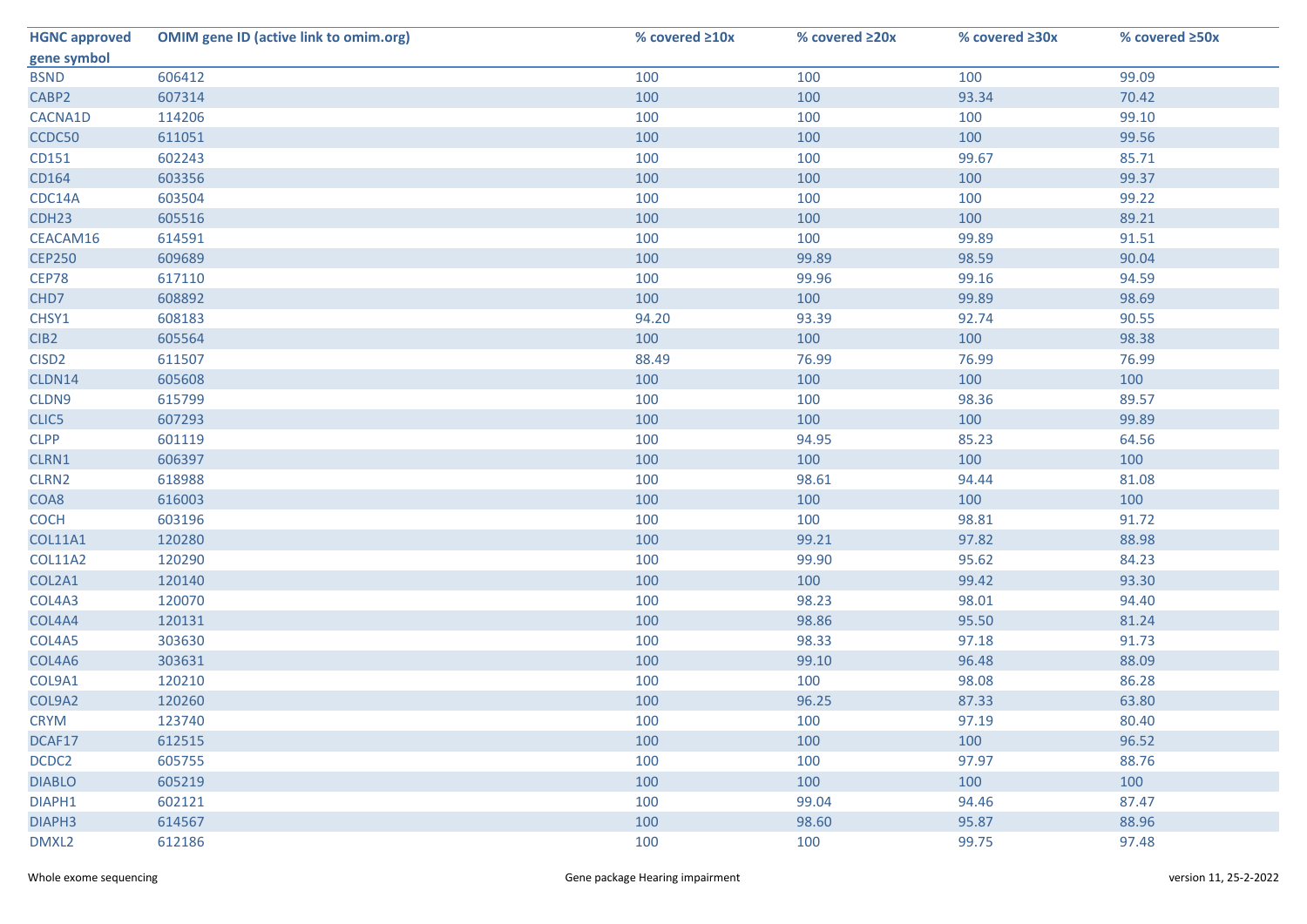| <b>HGNC approved</b> | <b>OMIM gene ID (active link to omim.org)</b> | % covered ≥10x | % covered ≥20x | % covered ≥30x | % covered ≥50x |
|----------------------|-----------------------------------------------|----------------|----------------|----------------|----------------|
| gene symbol          |                                               |                |                |                |                |
| <b>DSPP</b>          | 125485                                        | 60.47          | 54.96          | 52.86          | 49.59          |
| DTD1                 | 610996                                        | 66.85          | 66.85          | 66.85          | 66.85          |
| EDN3                 | 131242                                        | 100            | 100            | 99.02          | 83.05          |
| <b>EDNRB</b>         | 131244                                        | 100            | 99.83          | 98.58          | 95.24          |
| ELMOD3               | 615427                                        | 100            | 100            | 100            | 100            |
| ELOVL1               | 611813                                        | 100            | 100            | 100            | 97.85          |
| EPS8                 | 600206                                        | 100            | 99.41          | 98.64          | 95.32          |
| EPS8L2               | 614988                                        | 100            | 97.21          | 88.21          | 76.29          |
| ERAL1                | 607435                                        | 100            | 100            | 100            | 100            |
| <b>ESPN</b>          | 606351                                        | 98.30          | 94.42          | 87.31          | 67.40          |
| ESRP1                | 612959                                        | 100            | 100            | 99.91          | 96.50          |
| <b>ESRRB</b>         | 602167                                        | 100            | 100            | 100            | 97.92          |
| EXOSC2               | 602238                                        | 100            | 100            | 100            | 98.44          |
| EYA1                 | 601653                                        | 97.62          | 97.62          | 97.62          | 95.91          |
| EYA4                 | 603550                                        | 100            | 100            | 100            | 100            |
| <b>FDXR</b>          | 103270                                        | 100            | 100            | 98.81          | 93.02          |
| FGF3                 | 164950                                        | 100            | 98.33          | 94.59          | 84.43          |
| FITM2                | 612029                                        | 100            | 100            | 100            | 96.85          |
| FOXF <sub>2</sub>    | 603250                                        | 89.50          | 87.39          | 85.60          | 82.51          |
| FOXI1                | 601093                                        | 100            | 100            | 100            | 94.66          |
| GAB1                 | 604439                                        | 100            | 100            | 100            | 97.09          |
| GATA3                | 131320                                        | 100            | 100            | 100            | 94.52          |
| GIPC3                | 608792                                        | 100            | 96.35          | 94.13          | 87.88          |
| GJB <sub>2</sub>     | 121011                                        | 100            | 100            | 100            | 98.35          |
| GJB3                 | 603324                                        | 100            | 100            | 100            | 100            |
| GJB6                 | 604418                                        | 100            | 100            | 100            | 100            |
| GLA                  | 300644                                        | 100            | 100            | 100            | 98.28          |
| GPRASP2              | 300969                                        | 100            | 100            | 100            | 98.90          |
| GPSM2                | 609245                                        | 100            | 100            | 100            | 99.27          |
| <b>GRAP</b>          | 604330                                        | 67.91          | 67.91          | 67.91          | 58.52          |
| GREB1L               | 617782                                        | 100            | 100            | 99.83          | 98.44          |
| GRHL2                | 608576                                        | 100            | 100            | 99.84          | 98.09          |
| GRXCR1               | 613283                                        | 100            | 100            | 100            | 100            |
| GRXCR2               | 615762                                        | 100            | 100            | 100            | 98.51          |
| <b>GSDME</b>         | 608798                                        | 100            | 99.64          | 98.59          | 93.35          |
| HARS1                | 142810                                        | 100            | 100            | 98.38          | 93.84          |
| <b>HGF</b>           | 142409                                        | 100            | 100            | 100            | 96.16          |
| HOMER2               | 604799                                        | 97.99          | 97.99          | 97.99          | 97.99          |
| <b>HSD17B4</b>       | 601860                                        | 100            | 98.63          | 96.80          | 91.72          |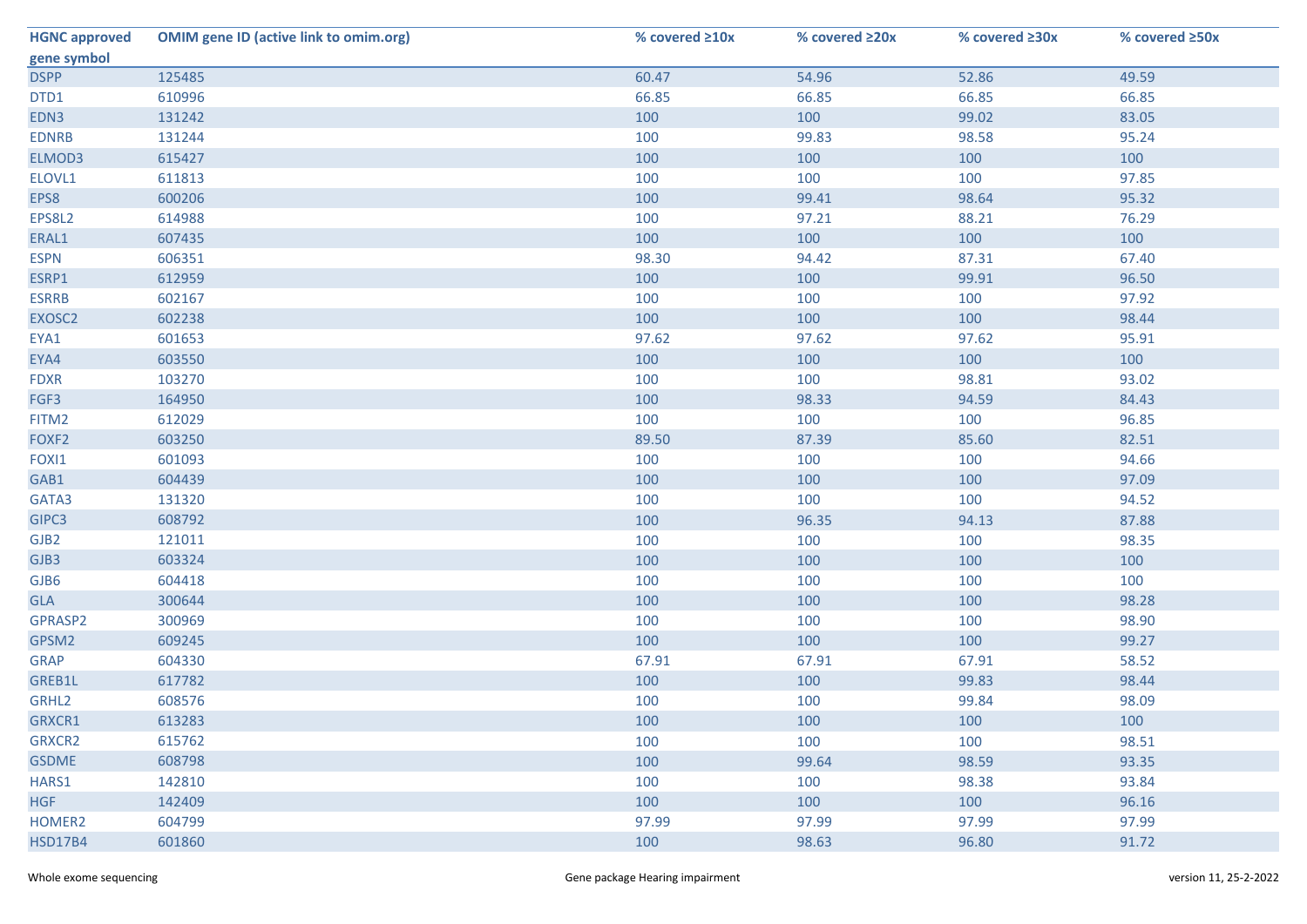| <b>HGNC approved</b> | <b>OMIM gene ID (active link to omim.org)</b> | % covered ≥10x   | % covered ≥20x | % covered ≥30x | % covered ≥50x |
|----------------------|-----------------------------------------------|------------------|----------------|----------------|----------------|
| gene symbol          |                                               |                  |                |                |                |
| IFNLR1               | 607404                                        | 100              | 100            | 98.47          | 81.16          |
| ILDR1                | 609739                                        | 100              | 100            | 100            | 95.75          |
| KARS1                | 601421                                        | 100              | 100            | 100            | 99.05          |
| KCNE1                | 176261                                        | 100              | 100            | 100            | 100            |
| KCNJ10               | 602208                                        | 100              | 100            | 100            | 100            |
| KCNJ16               | 605722                                        | 100              | 100            | 100            | 100            |
| KCNQ1                | 607542                                        | 94.04            | 92.61          | 91.25          | 85.86          |
| KCNQ4                | 603537                                        | 96.66            | 94.82          | 93.72          | 90.08          |
| <b>KITLG</b>         | 184745                                        | 100              | 100            | 100            | 100            |
| LARS <sub>2</sub>    | 604544                                        | 100              | 100            | 100            | 98.83          |
| LHFPL5               | 609427                                        | 100              | 100            | 100            | 97.91          |
| LMX1A                | 600298                                        | 100              | 99.85          | 96.52          | 86.45          |
| LOXHD1               | 613072                                        | 100              | 100            | 99.98          | 99.06          |
| LOXL3                | 607163                                        | 100              | 100            | 98.91          | 97.02          |
| <b>LRTOMT</b>        | 612414                                        | 100              | 100            | 96.92          | 77.03          |
| MARVELD2             | 610572                                        | 100              | 99.58          | 94.73          | 88.13          |
| MCM7                 | 600592                                        | 100              | 100            | 100            | 97.23          |
| <b>MET</b>           | 164860                                        | 100              | 100            | 99.48          | 97.53          |
| <b>MGP</b>           | 154870                                        | 100              | 99.59          | 90.39          | 89.05          |
| <b>MIR96</b>         | 611606                                        | No coverage data |                | $\sim 10$      |                |
| <b>MITF</b>          | 156845                                        | 100              | 100            | 100            | 100            |
| MPZL2                | 604873                                        | 100              | 100            | 100            | 100            |
| MSRB3                | 613719                                        | 100              | 99.86          | 85.63          | 80.46          |
| <b>MYH14</b>         | 608568                                        | 100              | 99.24          | 96.59          | 83.35          |
| MYH9                 | 160775                                        | 100              | 98.19          | 92.96          | 78.40          |
| MYO15A               | 602666                                        | 99.72            | 98.59          | 97.20          | 89.86          |
| MYO3A                | 606808                                        | 100              | 100            | 100            | 100            |
| MYO6                 | 600970                                        | 100              | 97.84          | 97.77          | 93.44          |
| MYO7A                | 276903                                        | 100              | 99.89          | 98.51          | 93.74          |
| NARS2                | 612803                                        | 99.89            | 93.87          | 93.76          | 92.42          |
| NCOA3                | 601937                                        | 100              | 100            | 100            | 98.49          |
| <b>NDP</b>           | 300658                                        | 100              | 100            | 100            | 100            |
| NLRP3                | 606416                                        | 100              | 100            | 100            | 99.39          |
| <b>NOG</b>           | 602991                                        | 100              | 100            | 100            | 99.16          |
| OPA1                 | 605290                                        | 100              | 100            | 98.77          | 92.07          |
| OSBPL2               | 606731                                        | 100              | 100            | 100            | 95.53          |
| <b>OTOA</b>          | 607038                                        | 82.19            | 79.18          | 77.13          | 74.34          |
| <b>OTOF</b>          | 603681                                        | 100              | 99.51          | 97.54          | 93.94          |
| <b>OTOG</b>          | 604487                                        | 100              | 99.75          | 98.30          | 93.75          |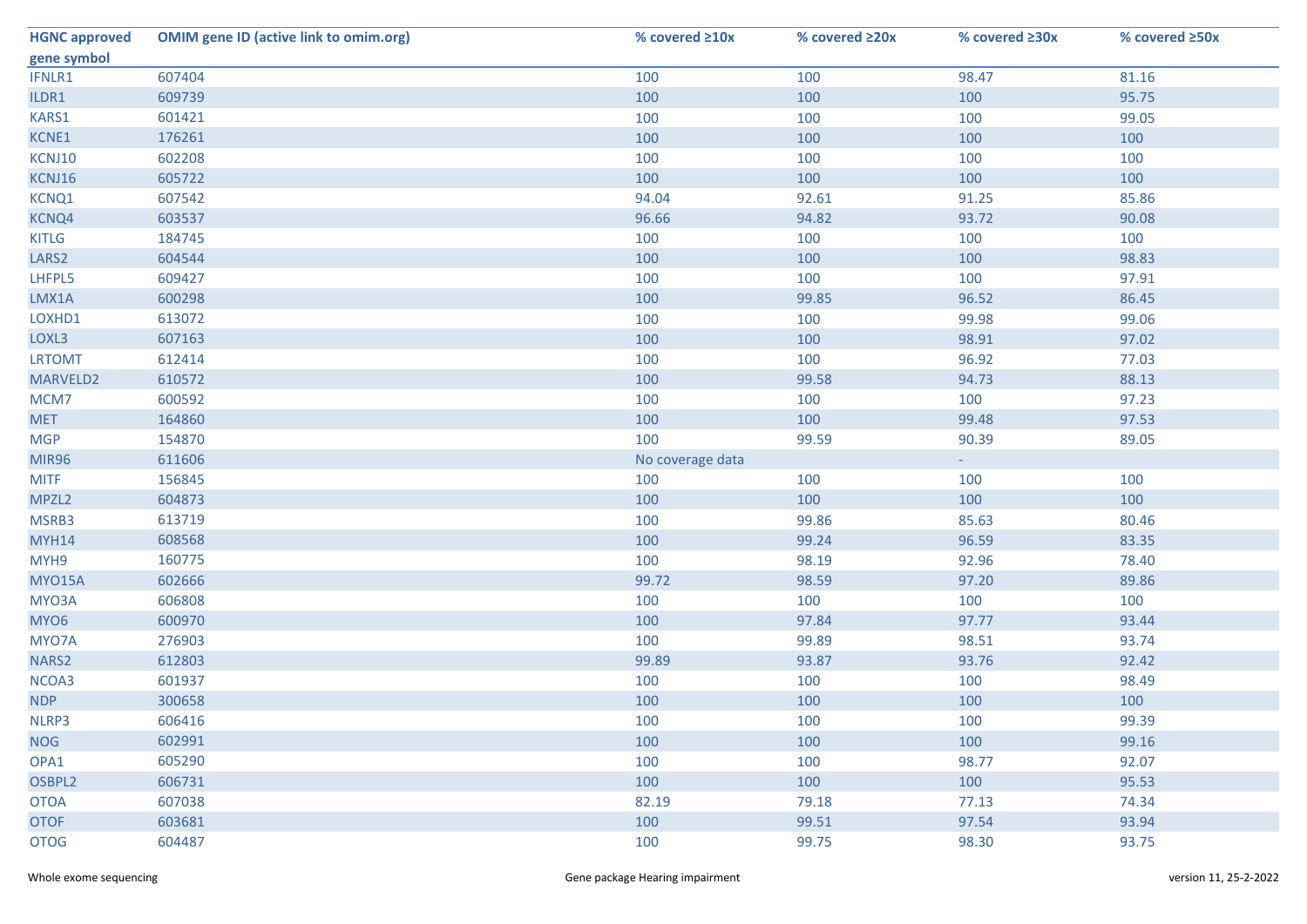| <b>HGNC approved</b>           | <b>OMIM gene ID (active link to omim.org)</b> | % covered ≥10x | % covered ≥20x | % covered ≥30x | % covered ≥50x |
|--------------------------------|-----------------------------------------------|----------------|----------------|----------------|----------------|
| gene symbol                    |                                               |                |                |                |                |
| <b>OTOGL</b>                   | 614925                                        | 100            | 99.85          | 98.56          | 95.54          |
| P <sub>2</sub> R <sub>X2</sub> | 600844                                        | 100            | 98.46          | 94.09          | 81.43          |
| PAX3                           | 606597                                        | 100            | 100            | 100            | 94             |
| PCDH15                         | 605514                                        | 100            | 100            | 99.92          | 98.82          |
| PDE1C                          | 602987                                        | 100            | 100            | 99.63          | 96.15          |
| PDZD7                          | 612971                                        | 100            | 100            | 99.71          | 95.14          |
| <b>PET100</b>                  | 614770                                        | 100            | 100            | 100            | 100            |
| PEX1                           | 602136                                        | 100            | 99.82          | 97.75          | 93.52          |
| <b>PEX26</b>                   | 608666                                        | 100            | 100            | 100            | 95.81          |
| PEX <sub>6</sub>               | 601498                                        | 100            | 99.12          | 95.44          | 87.85          |
| <b>PISD</b>                    | 612770                                        | 100            | 100            | 99.78          | 86.73          |
| <b>PJVK</b>                    | 610219                                        | 100            | 100            | 100            | 100            |
| PLOD3                          | 603066                                        | 100            | 97.38          | 93.62          | 79.16          |
| PLS1                           | 602734                                        | 100            | 100            | 100            | 97.97          |
| PNPT1                          | 610316                                        | 98.54          | 93.92          | 89.45          | 85.32          |
| POLD1                          | 174761                                        | 100            | 99.85          | 98.25          | 90.01          |
| POLR1C                         | 610060                                        | 100            | 100            | 100            | 94.29          |
| POLR1D                         | 613715                                        | 100            | 100            | 100            | 90.09          |
| POU3F4                         | 300039                                        | 100            | 100            | 100            | 100            |
| POU4F3                         | 602460                                        | 100            | 100            | 100            | 100            |
| PPIP5K2                        | 611648                                        | 99.88          | 99.21          | 97.86          | 93.15          |
| <b>PRKCB</b>                   | 176970                                        | 100            | 100            | 100            | 98.94          |
| PRPS1                          | 311850                                        | 100            | 100            | 100            | 99.75          |
| PSIP1                          | 603620                                        | 100            | 100            | 98.97          | 89.18          |
| <b>PTPRR</b>                   | 602853                                        | 100            | 100            | 100            | 99.51          |
| PTRH <sub>2</sub>              | 608625                                        | 100            | 100            | 100            | 100            |
| RAI1                           | 607642                                        | 100            | 100            | 99.95          | 98.22          |
| <b>RDX</b>                     | 179410                                        | 100            | 100            | 93.94          | 90.85          |
| <b>REST</b>                    | 600571                                        | 100            | 100            | 100            | 100            |
| RIPOR2                         | 611410                                        | 100            | 100            | 99.82          | 96.36          |
| ROR1                           | 602336                                        | 96.29          | 96.29          | 96.29          | 95.05          |
| S1PR2                          | 605111                                        | 100            | 100            | 100            | 100            |
| SCD5                           | 608370                                        | 100            | 100            | 100            | 99.82          |
| SERPINB6                       | 173321                                        | 100            | 100            | 100            | 100            |
| SIX1                           | 601205                                        | 100            | 100            | 100            | 96.52          |
| SIX5                           | 600963                                        | 100            | 93.35          | 79.31          | 56.68          |
| <b>SLC12A1</b>                 | 600839                                        | 100            | 100            | 99.40          | 96.06          |
| <b>SLC12A2</b>                 | 600840                                        | 98.93          | 96.68          | 95.06          | 89.88          |
| <b>SLC17A8</b>                 | 607557                                        | 100            | 100            | 100            | 99.15          |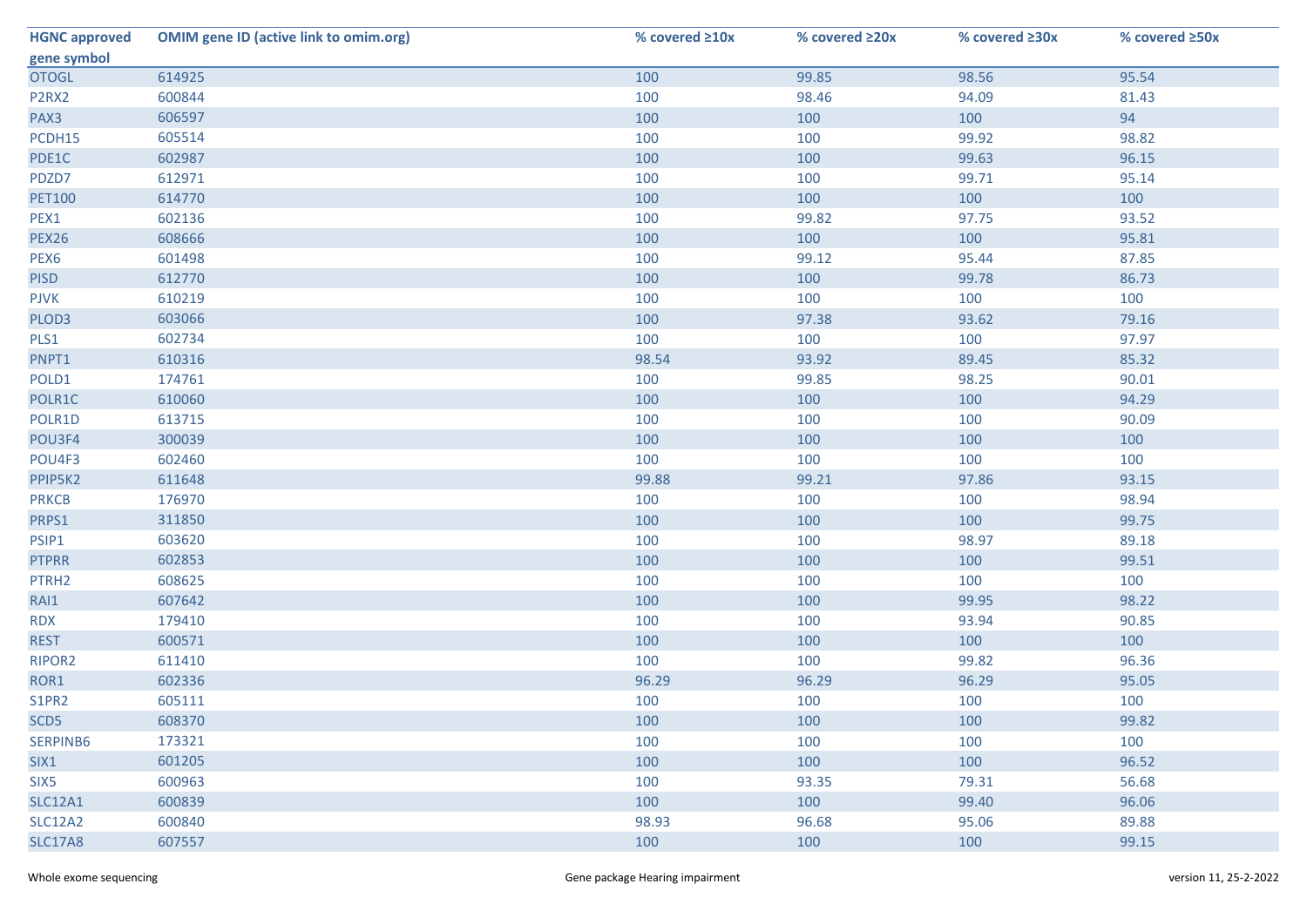| <b>HGNC approved</b> | <b>OMIM gene ID (active link to omim.org)</b> | % covered ≥10x | % covered ≥20x | % covered ≥30x | % covered ≥50x |
|----------------------|-----------------------------------------------|----------------|----------------|----------------|----------------|
| gene symbol          |                                               |                |                |                |                |
| <b>SLC19A2</b>       | 603941                                        | 100            | 100            | 100            | 94.48          |
| <b>SLC22A4</b>       | 604190                                        | 100            | 100            | 100            | 96.60          |
| <b>SLC26A4</b>       | 605646                                        | 100            | 100            | 100            | 99.12          |
| <b>SLC26A5</b>       | 604943                                        | 100            | 100            | 100            | 98.84          |
| <b>SLC29A3</b>       | 612373                                        | 100            | 97.60          | 97.60          | 97.48          |
| SLC33A1              | 603690                                        | 100            | 100            | 100            | 99.18          |
| SLC44A4              | 606107                                        | 100            | 99.84          | 97.45          | 82.80          |
| <b>SLC52A2</b>       | 607882                                        | 100            | 100            | 100            | 100            |
| SLC52A3              | 613350                                        | 100            | 100            | 99.46          | 96.97          |
| SLITRK6              | 609681                                        | 100            | 100            | 100            | 100            |
| <b>SMPX</b>          | 300226                                        | 100            | 100            | 100            | 100            |
| SNAI2                | 602150                                        | 100            | 100            | 100            | 95.14          |
| SOX10                | 602229                                        | 100            | 99.66          | 97.70          | 90.57          |
| SPATA5               | 613940                                        | 100            | 100            | 100            | 98.45          |
| SPATA5L1             | 619578                                        | 99.92          | 98.02          | 96.13          | 86.94          |
| SPNS2                | 612584                                        | 94.54          | 92.58          | 88.82          | 78.75          |
| <b>STRC</b>          | 606440                                        | 52.29          | 44.27          | 41.46          | 36.79          |
| SYNE4                | 615535                                        | 99.19          | 92.85          | 88.57          | 64.30          |
| <b>TBC1D24</b>       | 613577                                        | 100            | 100            | 99.06          | 96.31          |
| TBL1Y                | 400033                                        | $\mathbf 0$    | $\overline{0}$ | $\overline{0}$ | $\overline{0}$ |
| TCOF1                | 606847                                        | 100            | 99.96          | 96.81          | 86.51          |
| <b>TECTA</b>         | 602574                                        | 100            | 100            | 99.94          | 97.96          |
| TFAP2A               | 107580                                        | 100            | 100            | 100            | 93.34          |
| THOC1                | 606930                                        | 100            | 99.37          | 93.66          | 93.64          |
| <b>TIMM8A</b>        | 300356                                        | 100            | 100            | 100            | 93.05          |
| TJP2                 | 607709                                        | 100            | 100            | 100            | 98.63          |
| TMC1                 | 606706                                        | 100            | 99.48          | 98.28          | 93.36          |
| TMEM132E             | 616178                                        | 100            | 100            | 99.41          | 94.03          |
| <b>TMIE</b>          | 607237                                        | 99.45          | 89.60          | 63.87          | 56.20          |
| <b>TMPRSS3</b>       | 605511                                        | 100            | 100            | 98.69          | 92.57          |
| TMTC2                | 615856                                        | 100            | 100            | 97.87          | 96.25          |
| <b>TNC</b>           | 187380                                        | 100            | 100            | 100            | 99.96          |
| <b>TPRN</b>          | 613354                                        | 87.03          | 74.63          | 65.32          | 61.68          |
| <b>TRIOBP</b>        | 609761                                        | 99.95          | 98.50          | 95.22          | 88.06          |
| <b>TRRAP</b>         | 603015                                        | 99.84          | 99.71          | 99.47          | 96.97          |
| TSHZ1                | 614427                                        | 98.17          | 98.17          | 98.17          | 98.17          |
| <b>TSPEAR</b>        | 612920                                        | 100            | 100            | 99.40          | 93.37          |
| <b>TUBB4B</b>        | 602660                                        | 100            | 100            | 100            | 98.30          |
| <b>TWNK</b>          | 606075                                        | 100            | 100            | 100            | 100            |